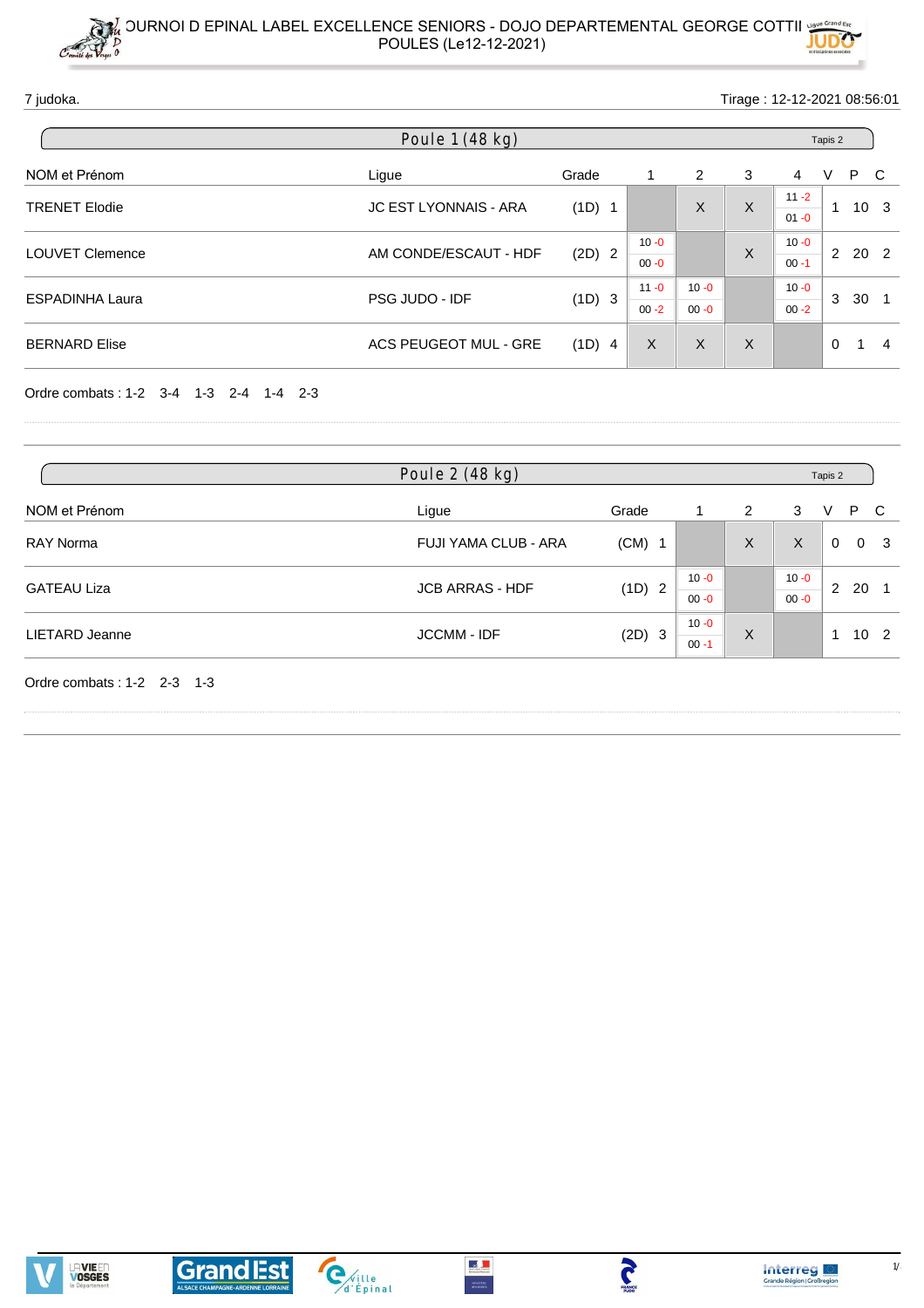



|  |                    | <b>CLASSEMENT</b>      |  |
|--|--------------------|------------------------|--|
|  | 1. ESPADINHA Laura | <b>PSG JUDO - IDF</b>  |  |
|  | 2. GATEAU Liza     | <b>JCB ARRAS - HDF</b> |  |
|  | 3. LIETARD Jeanne  | <b>JCCMM - IDF</b>     |  |
|  | 3. LOUVET Clemence | AM CONDE/ESCAUT - HDF  |  |





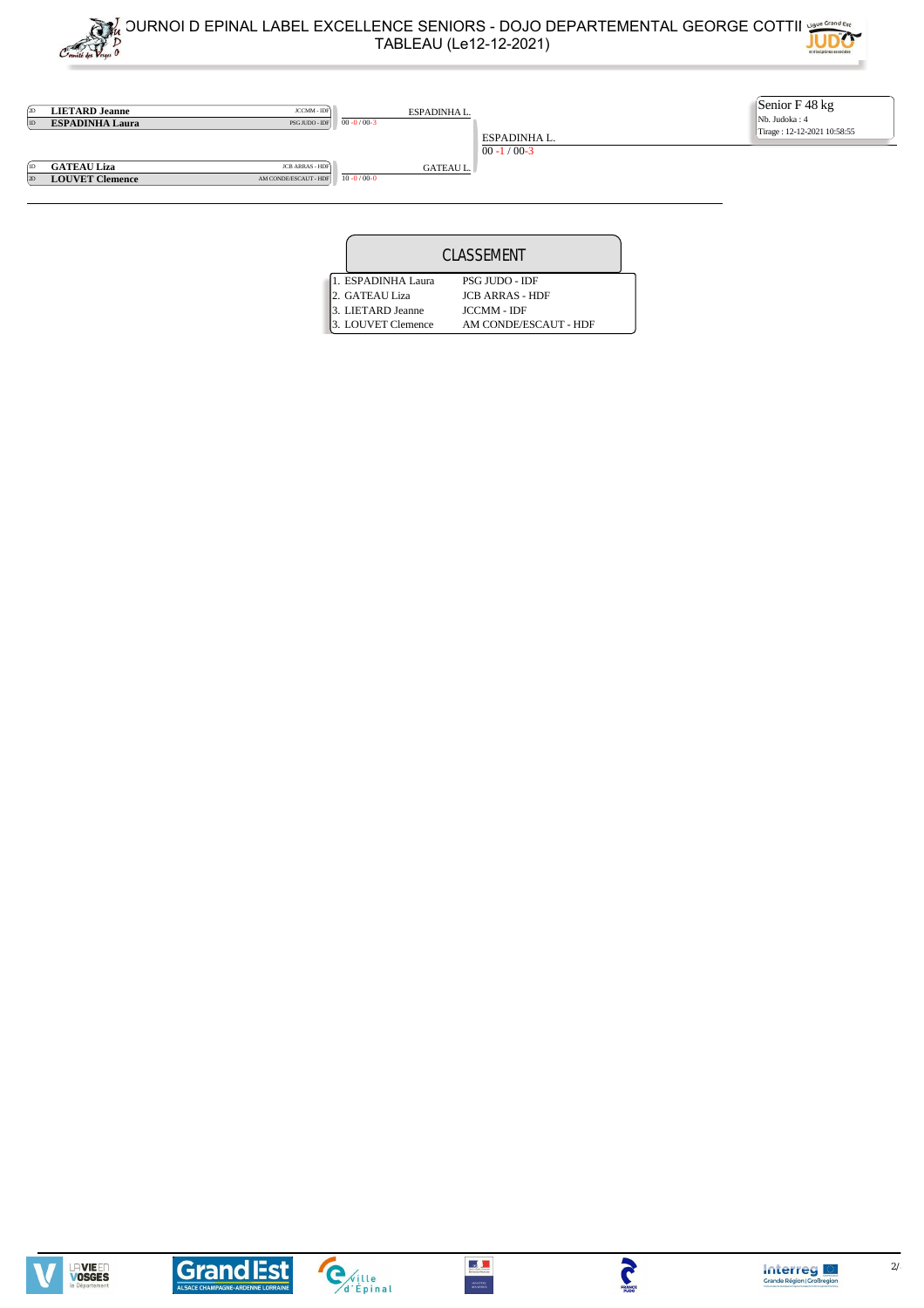

 $\omega$ 

5



**Grand Est** 

 $\mathbf{C}_{\text{d'Épinal}}$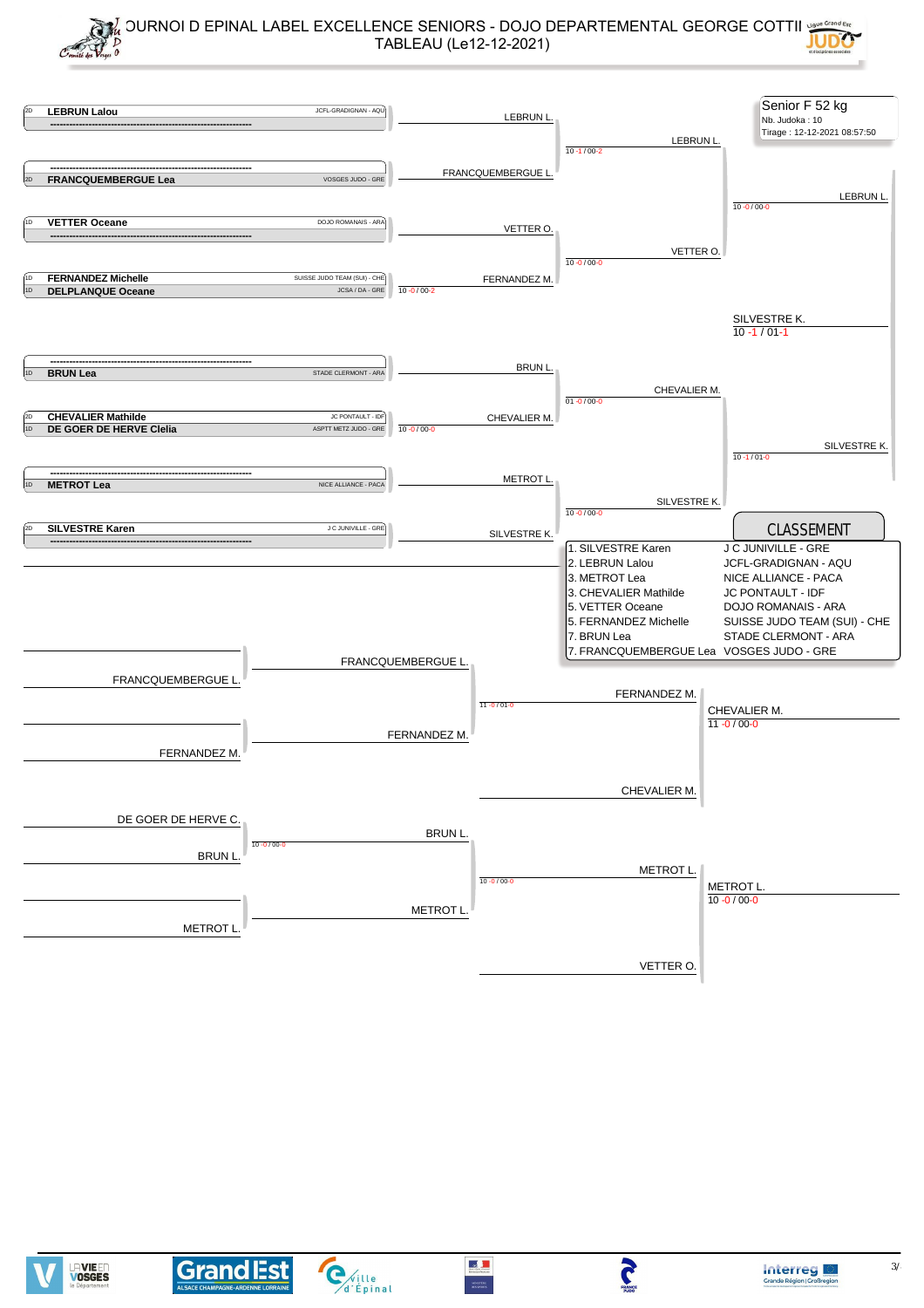



 $\omega$ 

**MINISTER** 

5

**Grand Est** 

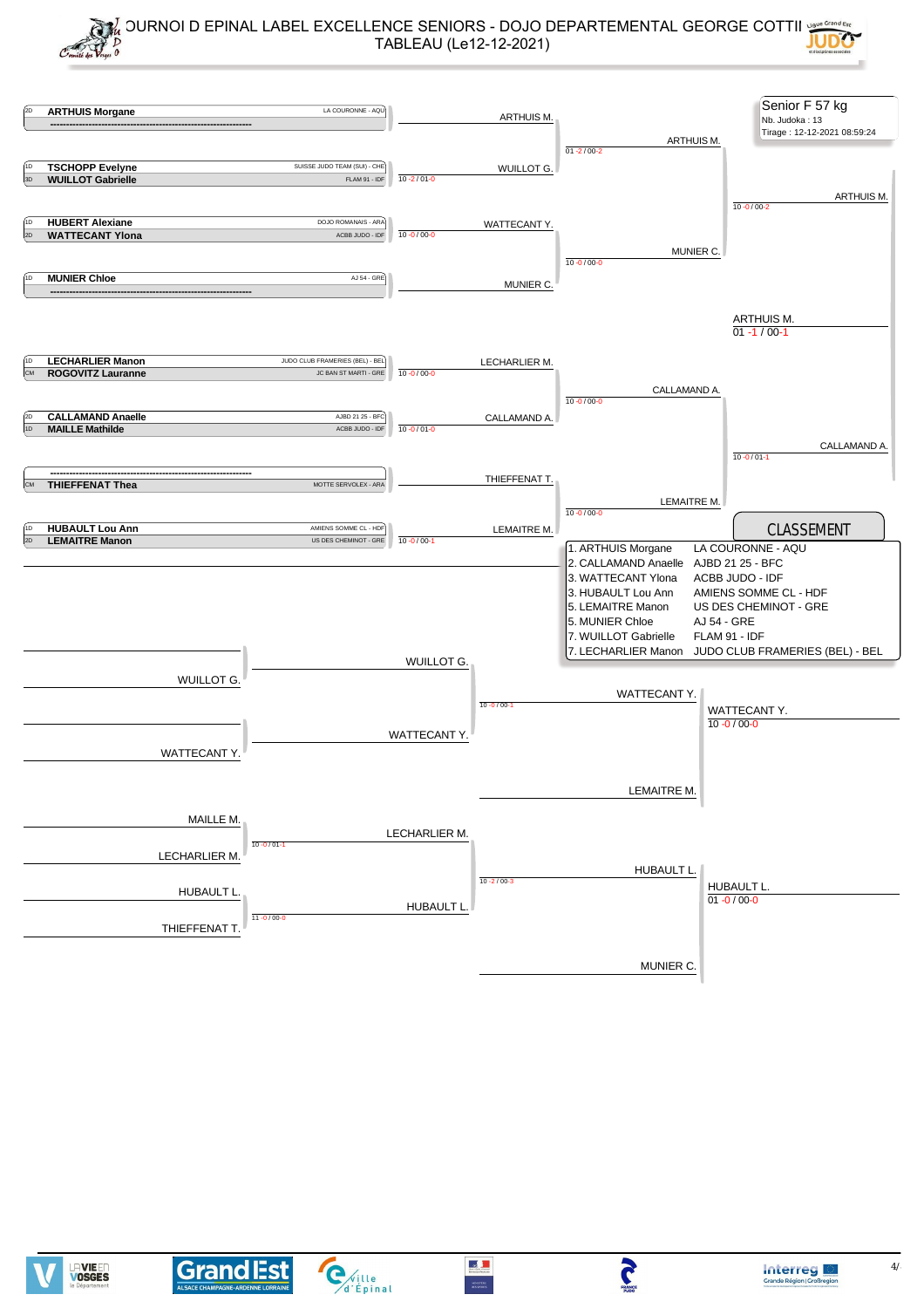

 $\omega$ 

J



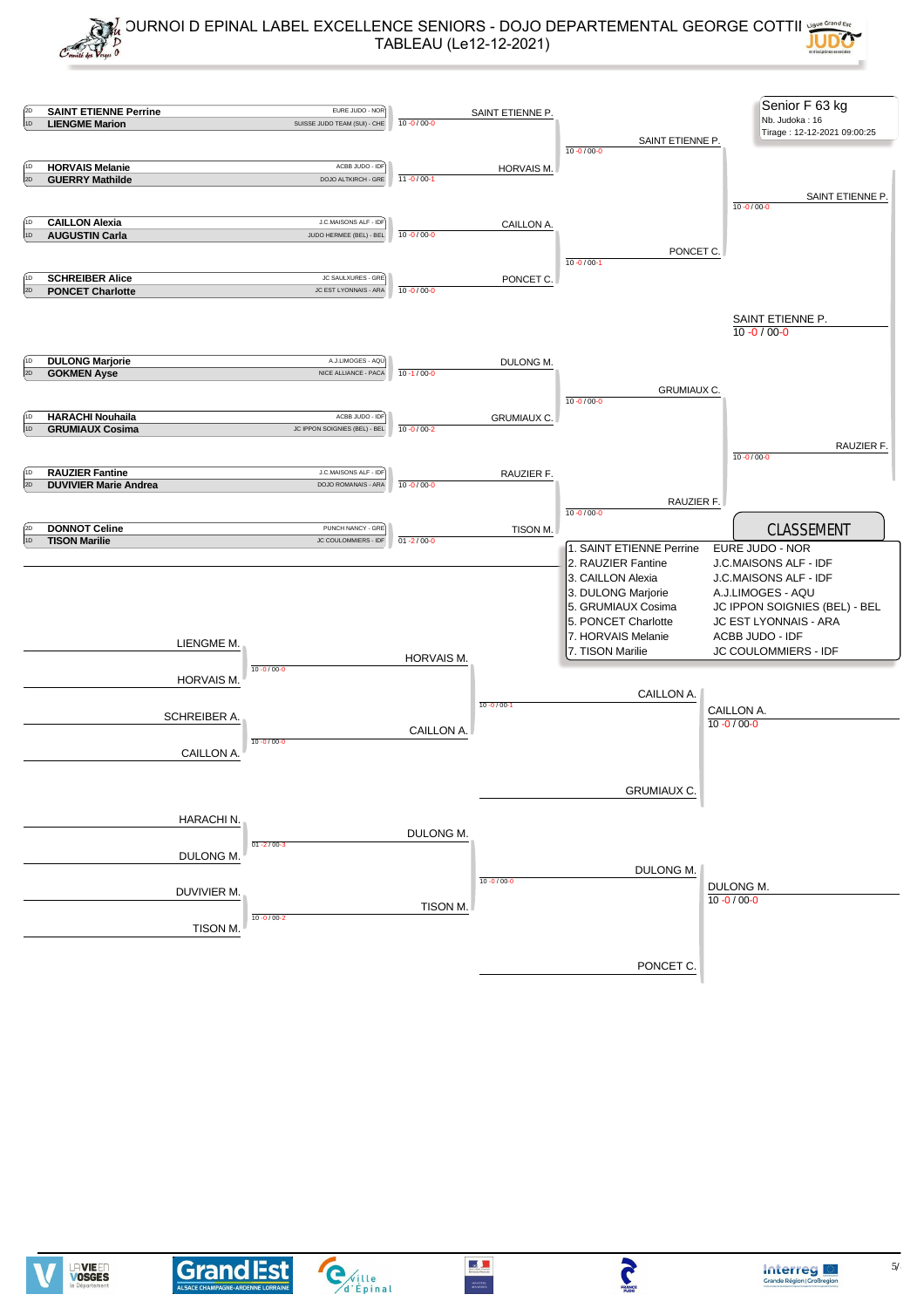



 $\mathbf{C}_{\text{d'Épinal}}$ 



J

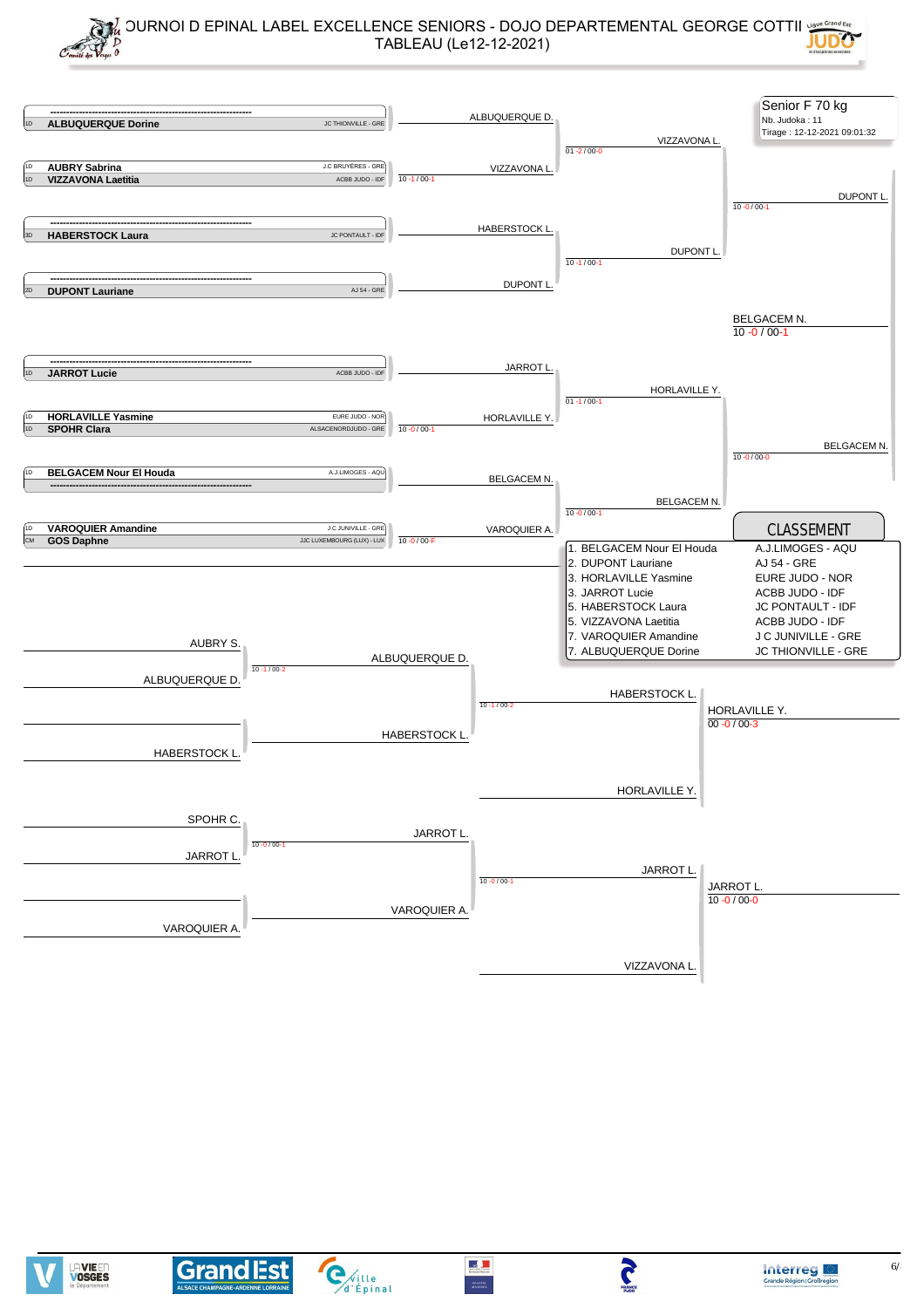5 judoka. Tirage : 12-12-2021 09:02:36

| Poule 1 (78 kg)      |                                                                      |                      |          |                    |                |          |              | Tapis 5        |                                                     |  |  |  |
|----------------------|----------------------------------------------------------------------|----------------------|----------|--------------------|----------------|----------|--------------|----------------|-----------------------------------------------------|--|--|--|
| Ligue                | Grade                                                                | 1                    | 2        | 3                  | $\overline{4}$ | 5        | V            |                |                                                     |  |  |  |
|                      |                                                                      |                      |          | $10 - 0$           | $10 - 0$       | $10 - 0$ |              |                |                                                     |  |  |  |
|                      |                                                                      |                      |          | $00 - 0$           | $00 - 0$       | $00 - 0$ |              |                |                                                     |  |  |  |
| ACBB JUDO - IDF      | $(2D)$ 2                                                             | $00 - 0$             |          | $10 - 0$           | $10 - 0$       | $10 - 0$ |              |                |                                                     |  |  |  |
|                      |                                                                      | $00 - 3$             |          | $00 - 0$           | $00 - 1$       | $00 - 0$ |              |                |                                                     |  |  |  |
|                      | $(CM)$ 3                                                             | $\sf X$              | X        |                    |                | $11 - 2$ | $\mathbf{1}$ |                |                                                     |  |  |  |
|                      |                                                                      |                      |          |                    |                | $00 - 0$ |              |                |                                                     |  |  |  |
|                      |                                                                      |                      |          | $10 - 0$           |                | $10 - 0$ |              |                |                                                     |  |  |  |
|                      |                                                                      |                      |          | $00 - 1$           |                | $00 - 0$ |              |                |                                                     |  |  |  |
| FUJI YAMA CLUB - ARA | (1D) 5                                                               | X                    | $\times$ | X                  | X              |          | $\Omega$     | $\overline{0}$ | - 5                                                 |  |  |  |
|                      | ACBB JUDO - IDF<br>C.J.FORBACH - GRE<br><b>J.C.ORGEVAL REI - GRE</b> | $(2D)$ 1<br>$(3D)$ 4 | X        | $\sf X$<br>$\sf X$ |                | X        |              | $\overline{4}$ | P C<br>3 30 2<br>40 1<br>$10 \quad 4$<br>$2\ 20\ 3$ |  |  |  |